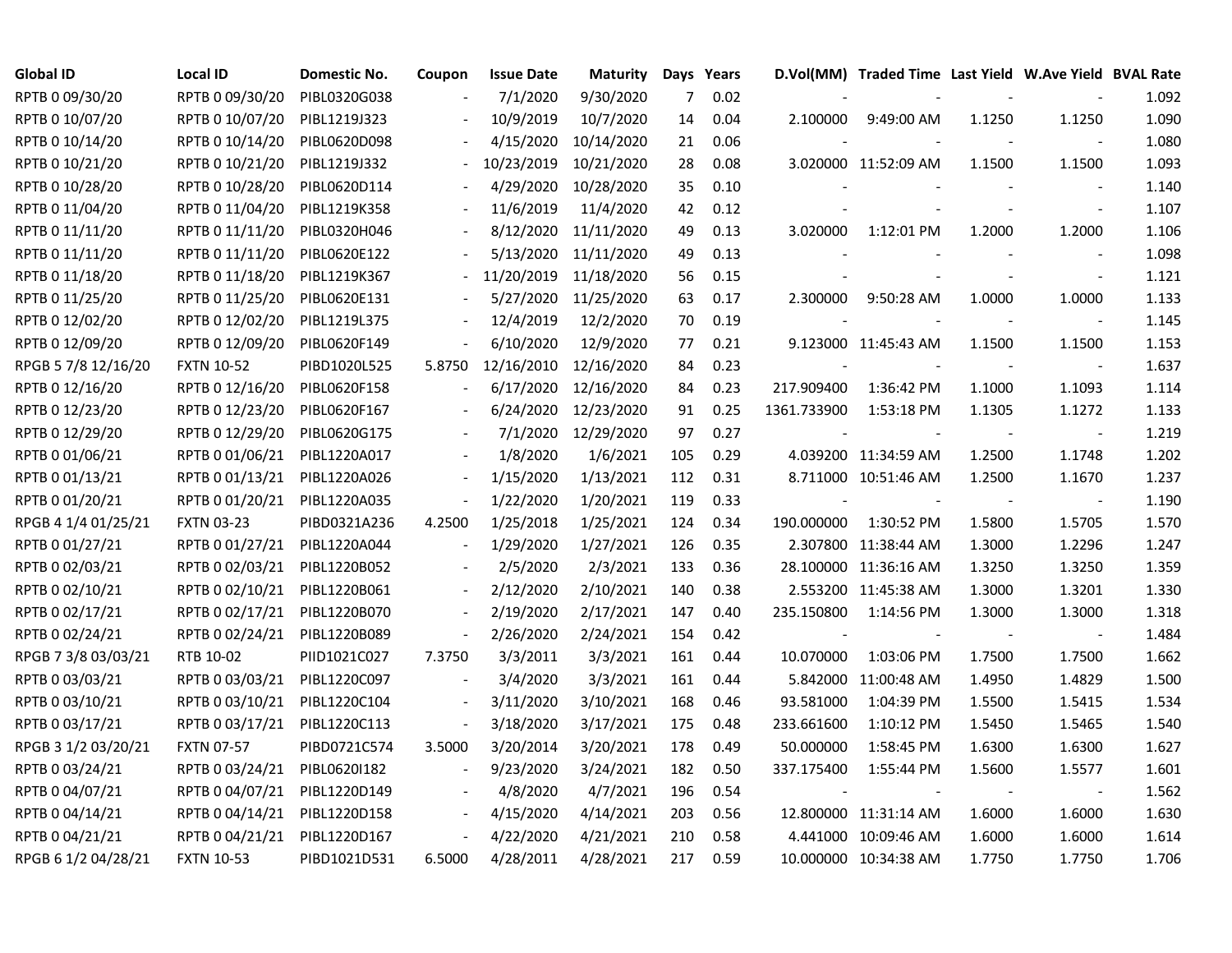| <b>Global ID</b>     | <b>Local ID</b>   | Domestic No. | Coupon  | <b>Issue Date</b> | <b>Maturity</b> |     | Days Years |                          | D.Vol(MM) Traded Time Last Yield W.Ave Yield BVAL Rate |        |                          |       |
|----------------------|-------------------|--------------|---------|-------------------|-----------------|-----|------------|--------------------------|--------------------------------------------------------|--------|--------------------------|-------|
| RPTB 0 04/28/21      | RPTB 0 04/28/21   | PIBL1220D176 |         | 4/29/2020         | 4/28/2021       | 217 | 0.59       |                          | 7.142000 10:37:03 AM                                   | 1.6000 | 1.6000                   | 1.606 |
| RPTB 0 05/05/21      | RPTB 0 05/05/21   | PIBL1220E184 |         | 5/6/2020          | 5/5/2021        | 224 | 0.61       | 0.908000                 | 9:31:17 AM                                             | 1.6850 | 1.6850                   | 1.687 |
| RPTB 0 05/12/21      | RPTB 0 05/12/21   | PIBL1220E193 |         | 5/13/2020         | 5/12/2021       | 231 | 0.63       |                          |                                                        |        |                          | 1.650 |
| RPTB 0 05/19/21      | RPTB 0 05/19/21   | PIBL1220E200 |         | 5/20/2020         | 5/19/2021       | 238 | 0.65       |                          |                                                        |        | $\overline{\phantom{a}}$ | 1.643 |
| RPTB 0 05/26/21      | RPTB 0 05/26/21   | PIBL1220E219 |         | 5/27/2020         | 5/26/2021       | 245 | 0.67       |                          | 43.980000 10:51:45 AM                                  | 1.6750 | 1.6755                   | 1.694 |
| RPTB 0 06/02/21      | RPTB 0 06/02/21   | PIBL1220F227 |         | 6/3/2020          | 6/2/2021        | 252 | 0.69       |                          |                                                        |        |                          | 1.676 |
| RPTB 0 06/09/21      | RPTB 0 06/09/21   | PIBL1220F236 |         | 6/10/2020         | 6/9/2021        | 259 | 0.71       |                          | 51.434000 10:32:13 AM                                  | 1.7000 | 1.7000                   | 1.700 |
| RPGB 4 7/8 06/13/21  | RTB 03-09         | PIID0321F092 | 4.8750  | 6/13/2018         | 6/13/2021       | 263 | 0.72       |                          | 45.100000 11:25:44 AM                                  | 1.7300 | 1.7672                   | 1.875 |
| RPTB 0 06/16/21      | RPTB 0 06/16/21   | PIBL1220F245 |         | 6/17/2020         | 6/16/2021       | 266 | 0.73       | 53.759000                | 9:02:20 AM                                             | 1.7000 | 1.7000                   | 1.704 |
| RPTB 0 06/23/21      | RPTB 0 06/23/21   | PIBL1220F254 |         | 6/24/2020         | 6/23/2021       | 273 | 0.75       |                          | 3.700000 10:42:47 AM                                   | 1.7350 | 1.7350                   | 1.741 |
| RPTB 0 06/30/21      | RPTB 0 06/30/21   | PIBL1220G262 |         | 7/1/2020          | 6/30/2021       | 280 | 0.77       |                          | 8.000000 11:08:00 AM                                   | 1.7500 | 1.7500                   | 1.741 |
| RPTB 0 07/07/21      | RPTB 0 07/07/21   | PIBL1220G271 |         | 7/8/2020          | 7/7/2021        | 287 | 0.79       | $\overline{\phantom{a}}$ |                                                        |        | $\overline{\phantom{a}}$ | 1.740 |
| RPTB 0 07/14/21      | RPTB 0 07/14/21   | PIBL1220G280 |         | 7/15/2020         | 7/14/2021       | 294 | 0.81       | 1.000000                 | 9:50:01 AM                                             | 1.7250 | 1.7250                   | 1.771 |
| RPTB 0 07/21/21      | RPTB 0 07/21/21   | PIBL1220G299 |         | 7/22/2020         | 7/21/2021       | 301 | 0.82       |                          | 13.000000 10:28:57 AM                                  | 1.8000 | 1.8000                   | 1.738 |
| RPTB 0 07/28/21      | RPTB 0 07/28/21   | PIBL1220G306 |         | 7/29/2020         | 7/28/2021       | 308 | 0.84       |                          |                                                        |        |                          | 1.766 |
| RPTB 0 08/04/21      | RPTB 0 08/04/21   | PIBL1220H314 |         | 8/5/2020          | 8/4/2021        | 315 | 0.86       |                          |                                                        |        |                          | 1.778 |
| RPTB 0 08/11/21      | RPTB 0 08/11/21   | PIBL1220H323 |         | 8/12/2020         | 8/11/2021       | 322 | 0.88       | 2.280000                 | 1:14:39 PM                                             | 1.7450 | 1.7450                   | 1.783 |
| RPTB 0 08/18/21      | RPTB 0 08/18/21   | PIBL1220H332 |         | 8/19/2020         | 8/18/2021       | 329 | 0.90       | 12.080000                | 1:03:11 PM                                             | 1.8150 | 1.8138                   | 1.799 |
| RPTB 0 08/25/21      | RPTB 0 08/25/21   | PIBL1220H341 |         | 8/26/2020         | 8/25/2021       | 336 | 0.92       | 14.579000                | 1:25:59 PM                                             | 1.8000 | 1.7855                   | 1.757 |
| RPTB 0 09/01/21      | RPTB 0 09/01/21   | PIBL1220I359 |         | 9/2/2020          | 9/1/2021        | 343 | 0.94       | 20.000000                | 1:07:40 PM                                             | 1.7900 | 1.7900                   | 1.809 |
| RPTB 0 09/08/21      | RPTB 0 09/08/21   | PIBL1220I368 |         | 9/9/2020          | 9/8/2021        | 350 | 0.96       |                          |                                                        |        | $\blacksquare$           | 1.808 |
| RPTB 0 09/22/21      | RPTB 0 09/22/21   | PIBL1220I386 |         | 9/23/2020         | 9/22/2021       | 364 | 1.00       | 578.254000               | 1:57:36 PM                                             | 1.8300 | 1.8265                   | 1.854 |
| RPGB 5 3/4 10/20/21  | RTB 10-03         | PIID1021J039 | 5.7500  | 10/20/2011        | 10/20/2021      | 392 | 1.07       | 3.890000                 | 1:41:18 PM                                             | 1.8250 | 1.8250                   | 1.868 |
| RPGB 5 3/4 11/24/21  | <b>FXTN 10-55</b> | PIBD1021K551 | 5.7500  | 11/24/2011        | 11/24/2021      | 427 | 1.17       |                          |                                                        |        | $\sim$                   | 1.898 |
| RPGB 63/8 01/19/22   | <b>FXTN 10-54</b> | PIBD1022G545 | 6.3750  | 7/19/2011         | 1/19/2022       | 483 | 1.32       |                          | 21.000000 10:48:03 AM                                  | 2.0000 | 2.0000                   | 1.821 |
| RPGB 4 01/26/22      | <b>FXTN 05-74</b> | PIBD0522A747 | 4.0000  | 1/26/2017         | 1/26/2022       | 490 | 1.34       |                          | 7.500000 11:39:32 AM                                   | 1.9000 | 1.9313                   | 1.919 |
| RPGB 15 03/14/22     | <b>FXTN 20-02</b> | PIBD2022C021 | 15.0000 | 3/14/2002         | 3/14/2022       | 537 | 1.47       |                          |                                                        |        |                          | 1.986 |
| RPGB 4 3/4 07/04/22  | <b>FXTN 03-24</b> | PIBD0322G247 | 4.7500  | 7/4/2019          | 7/4/2022        | 649 | 1.78       |                          |                                                        |        |                          | 1.945 |
| RPGB 4 7/8 08/02/22  | <b>FXTN 10-56</b> | PIBD1022H562 | 4.8750  | 8/2/2012          | 8/2/2022        | 678 | 1.86       |                          |                                                        |        |                          | 2.100 |
| RPGB 4 3/4 09/13/22  | <b>FXTN 10-57</b> | PIBD1022I570 | 4.7500  | 9/13/2012         | 9/13/2022       | 720 | 1.97       |                          |                                                        |        |                          | 2.134 |
| RPGB 12 3/4 10/17/22 | <b>FXTN 20-03</b> | PIBD2022J033 | 12.7500 | 10/17/2002        | 10/17/2022      | 754 | 2.06       |                          |                                                        |        | $\blacksquare$           | 2.158 |
| RPGB 4 5/8 12/04/22  | RTB 05-11         | PIID0522L114 | 4.6250  | 12/4/2017         | 12/4/2022       | 802 | 2.20       | 454.570000               | 1:44:26 PM                                             | 2.1150 | 2.1663                   | 2.159 |
| RPGB 4 12/06/22      | <b>FXTN 10-58</b> | PIBD1022L585 | 4.0000  | 12/6/2012         | 12/6/2022       | 804 | 2.20       |                          |                                                        |        | $\blacksquare$           | 2.178 |
| RPGB 4 3/8 02/11/23  | RTB 03-10         | PIID0323B101 | 4.3750  | 2/11/2020         | 2/11/2023       | 871 | 2.39       | 1703.195000              | 1:59:19 PM                                             | 2.2300 | 2.2456                   | 2.250 |
| RPGB 13 02/20/23     | <b>FXTN 20-04</b> | PIBD2023B048 | 13.0000 | 2/20/2003         | 2/20/2023       | 880 | 2.41       | $\overline{\phantom{a}}$ | $\overline{\phantom{a}}$                               |        |                          | 2.244 |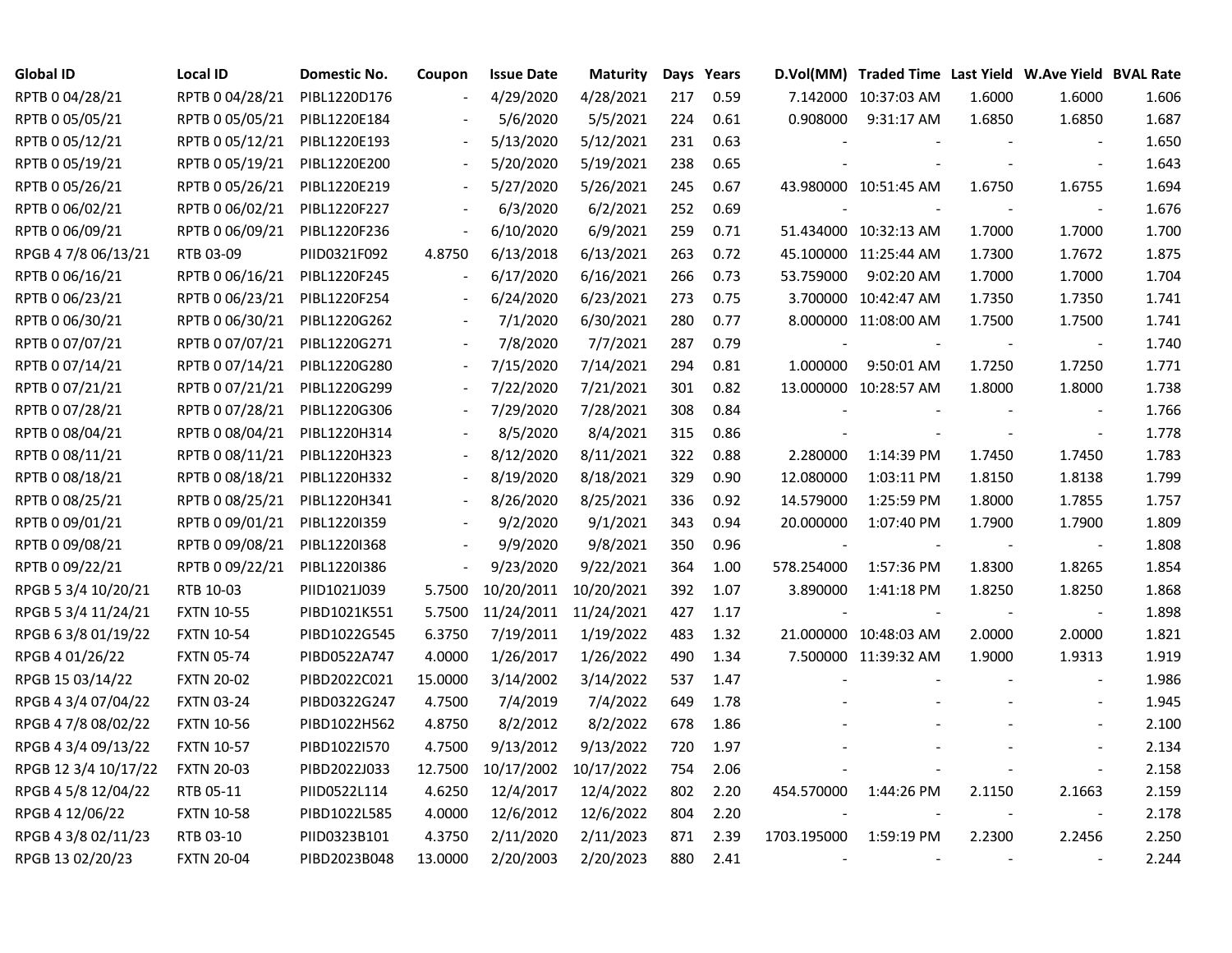| <b>Global ID</b>     | <b>Local ID</b>   | Domestic No. | Coupon  | <b>Issue Date</b> | Maturity              |     | Days Years |              | D.Vol(MM) Traded Time Last Yield W.Ave Yield BVAL Rate |        |                          |       |
|----------------------|-------------------|--------------|---------|-------------------|-----------------------|-----|------------|--------------|--------------------------------------------------------|--------|--------------------------|-------|
| RPGB 5 1/2 03/08/23  | <b>FXTN 05-75</b> | PIBD0523C752 | 5.5000  | 3/8/2018          | 3/8/2023              | 896 | 2.45       | 0.500000     | 9:53:37 AM                                             | 2.3250 | 2.3250                   | 2.276 |
| RPGB 3 1/2 04/21/23  | <b>FXTN 07-58</b> | PIBD0723D588 | 3.5000  | 4/21/2016         | 4/21/2023             | 940 | 2.57       | 5123.200000  | 1:49:39 PM                                             | 2.2800 | 2.3180                   | 2.332 |
| RPGB 11 7/8 05/29/23 | <b>FXTN 20-05</b> | PIBD2023E054 | 11.8750 | 5/29/2003         | 5/29/2023             | 978 | 2.68       |              |                                                        |        |                          | 2.311 |
| RPGB 3 1/4 08/15/23  | RTB 10-04         | PIID1023H046 | 3.2500  | 8/15/2013         | 8/15/2023 1,056       |     | 2.89       | 30.000000    | 1:47:31 PM                                             | 2.4150 | 2.4251                   | 2.416 |
| RPGB 2 3/8 09/10/23  | <b>FXTN 03-25</b> | PIBD0323I252 | 2.3750  | 9/10/2020         | 9/10/2023 1,082       |     | 2.96       | 2859.924000  | 1:56:27 PM                                             | 2.3150 | 2.3193                   | 2.317 |
| RPGB 11 3/8 10/23/23 | <b>FXTN 20-06</b> | PIBD2023J068 | 11.3750 | 10/23/2003        | 10/23/2023 1,125      |     | 3.08       |              |                                                        |        | $\overline{\phantom{a}}$ | 2.406 |
| RPGB 6 1/4 03/12/24  | RTB 05-12         | PIID0524C129 | 6.2500  | 3/12/2019         | 3/12/2024 1,266       |     | 3.47       | 861.590000   | 1:40:52 PM                                             | 2.3500 | 2.3809                   | 2.388 |
| RPGB 4 1/2 04/20/24  | <b>FXTN 07-59</b> | PIBD0724D595 | 4.5000  | 4/20/2017         | 4/20/2024 1,305       |     | 3.57       |              |                                                        |        | $\overline{\phantom{a}}$ | 2.756 |
| RPGB 12 3/8 06/03/24 | <b>FXTN 20-07</b> | PIBD2024F075 | 12.3750 | 6/3/2004          | 6/3/2024 1,349        |     | 3.69       |              |                                                        |        | $\overline{\phantom{a}}$ | 2.525 |
| RPGB 12 7/8 08/05/24 | <b>FXTN 20-08</b> | PIBD2024H086 | 12.8750 | 8/5/2004          | 8/5/2024 1,412        |     | 3.87       |              |                                                        |        | $\blacksquare$           | 2.559 |
| RPGB 4 1/8 08/20/24  | <b>FXTN 10-59</b> | PIBD1024H595 | 4.1250  | 8/20/2014         | 8/20/2024 1,427       |     | 3.91       |              |                                                        |        | $\overline{\phantom{a}}$ | 2.710 |
| RPGB 4 1/4 10/17/24  | <b>FXTN 05-76</b> | PIBD0524J762 | 4.2500  | 10/17/2019        | 10/17/2024 1,485      |     | 4.07       |              |                                                        |        | $\blacksquare$           | 2.426 |
| RPGB 13 3/4 11/11/24 | <b>FXTN 20-09</b> | PIBD2024K091 | 13.7500 | 11/11/2004        | 11/11/2024 1,510      |     | 4.13       |              |                                                        |        | $\overline{a}$           | 2.605 |
| RPGB 5 3/4 04/12/25  | <b>FXTN 07-61</b> | PIBD0725D618 | 5.7500  | 4/12/2018         | 4/12/2025 1,662       |     | 4.55       |              |                                                        |        |                          | 2.756 |
| RPGB 12 1/8 04/14/25 | <b>FXTN 20-10</b> | PIBD2025D103 | 12.1250 | 4/14/2005         | 4/14/2025 1,664       |     | 4.56       |              |                                                        |        |                          | 2.669 |
| RPGB 2 5/8 08/12/25  | RTB 05-13         | PIID0525H130 | 2.6250  | 8/12/2020         | 8/12/2025 1,784       |     | 4.88       | 7817.305000  | 1:58:31 PM                                             | 2.7250 | 2.7340                   | 2.728 |
| RPGB 3 5/8 09/09/25  | <b>FXTN 10-60</b> | PIBD10251608 | 3.6250  | 9/9/2015          | 9/9/2025 1,812        |     | 4.96       |              | 1.000000 10:39:56 AM                                   | 2.8000 | 2.8000                   | 2.822 |
| RPGB 12 1/8 10/20/25 | <b>FXTN 20-11</b> | PIBD2025J116 | 12.1250 | 10/20/2005        | 10/20/2025 1,853      |     | 5.07       |              |                                                        |        |                          | 2.744 |
| RPGB 18 1/4 11/29/25 | <b>FXTN 25-01</b> | PIBD2525K015 | 18.2500 | 11/29/2000        | 11/29/2025 1,893      |     | 5.18       |              |                                                        |        | $\blacksquare$           | 2.756 |
| RPGB 10 1/4 01/19/26 | <b>FXTN 20-12</b> | PIBD2026A122 | 10.2500 | 1/19/2006         | 1/19/2026 1,944       |     | 5.32       |              |                                                        |        | $\overline{\phantom{a}}$ | 2.771 |
| RPGB 6 1/4 02/14/26  | <b>FXTN 07-62</b> | PIBD0726B627 | 6.2500  | 2/14/2019         | 2/14/2026 1,970       |     | 5.39       | 16209.800000 | 1:59:52 PM                                             | 2.8400 | 2.9012                   | 2.842 |
| RPGB 3 1/2 09/20/26  | RTB 10-05         | PIID1026I057 | 3.5000  | 9/20/2016         | 9/20/2026 2,188       |     | 5.99       |              | 6.010000 10:38:51 AM                                   | 2.9500 | 3.0026                   | 2.846 |
| RPGB 6 1/4 10/20/26  | RTB 15-01         | PIID1526J019 | 6.2500  | 10/20/2011        | 10/20/2026 2,218      |     | 6.07       |              |                                                        |        | $\blacksquare$           | 2.887 |
| RPGB 8 12/07/26      | <b>FXTN 20-13</b> | PIBD2026L139 | 8.0000  | 12/7/2006         | 12/7/2026 2,266       |     | 6.20       |              |                                                        |        | $\blacksquare$           | 2.859 |
| RPGB 5 3/8 03/01/27  | RTB 15-02         | PIID1527C023 | 5.3750  | 3/1/2012          | 3/1/2027 2,350        |     | 6.43       |              |                                                        |        | $\blacksquare$           | 2.874 |
| RPGB 4 3/4 05/04/27  | <b>FXTN 10-61</b> | PIBD1027E617 | 4.7500  | 5/4/2017          | 5/4/2027 2,414        |     | 6.61       | 0.300000     |                                                        |        | $\blacksquare$           | 2.912 |
| RPGB 8 5/8 09/06/27  | <b>FXTN 20-14</b> | PIBD2027I140 | 8.6250  | 9/6/2007          | 9/6/2027 2,539        |     | 6.95       |              |                                                        |        | $\overline{\phantom{a}}$ | 3.033 |
| RPGB 6 1/4 03/22/28  | <b>FXTN 10-63</b> | PIBD1028C635 | 6.2500  | 3/22/2018         | 3/22/2028 2,737       |     | 7.49       | 31.082000    | 1:03:13 PM                                             | 2.9000 | 2.9178                   | 2.982 |
| RPGB 9 1/2 12/04/28  | <b>FXTN 20-15</b> | PIBD2028L151 | 9.5000  | 12/4/2008         | 12/4/2028 2,994       |     | 8.20       |              |                                                        |        |                          | 3.031 |
| RPGB 6 7/8 01/10/29  | <b>FXTN 10-64</b> | PIBD1029A644 | 6.8750  | 1/10/2019         | 1/10/2029 3,031       |     | 8.30       | 237.100000   | 1:26:42 PM                                             | 2.9000 | 2.8870                   | 2.884 |
| RPGB 8 3/4 05/27/30  | <b>FXTN 20-16</b> | PIBD2030E166 | 8.7500  | 5/27/2010         | 5/27/2030 3,533       |     | 9.67       |              | 155.000000 10:48:47 AM                                 | 3.1250 | 3.1250                   | 3.124 |
| RPGB 2 7/8 07/09/30  | <b>FXTN 10-65</b> | PIBD1030G655 | 2.8750  | 7/9/2020          | 7/9/2030 3,576        |     | 9.79       |              |                                                        |        | $\sim$                   | 2.850 |
| RPGB 12 1/2 07/28/30 | <b>FXTN 25-02</b> | PIBD2530G029 | 12.5000 | 7/28/2005         | 7/28/2030 3,595       |     | 9.84       |              |                                                        |        | $\blacksquare$           | 3.031 |
| RPGB 11 1/4 01/26/31 | <b>FXTN 25-03</b> | PIBD2531A032 | 11.2500 | 1/26/2006         | 1/26/2031 3,777 10.34 |     |            |              |                                                        |        |                          | 3.060 |
| RPGB 8 07/19/31      | <b>FXTN 20-17</b> | PIBD2031G171 | 8.0000  | 7/19/2011         | 7/19/2031 3,951 10.82 |     |            | 2296.885000  | 1:55:32 PM                                             | 3.0850 | 3.0926                   | 3.092 |